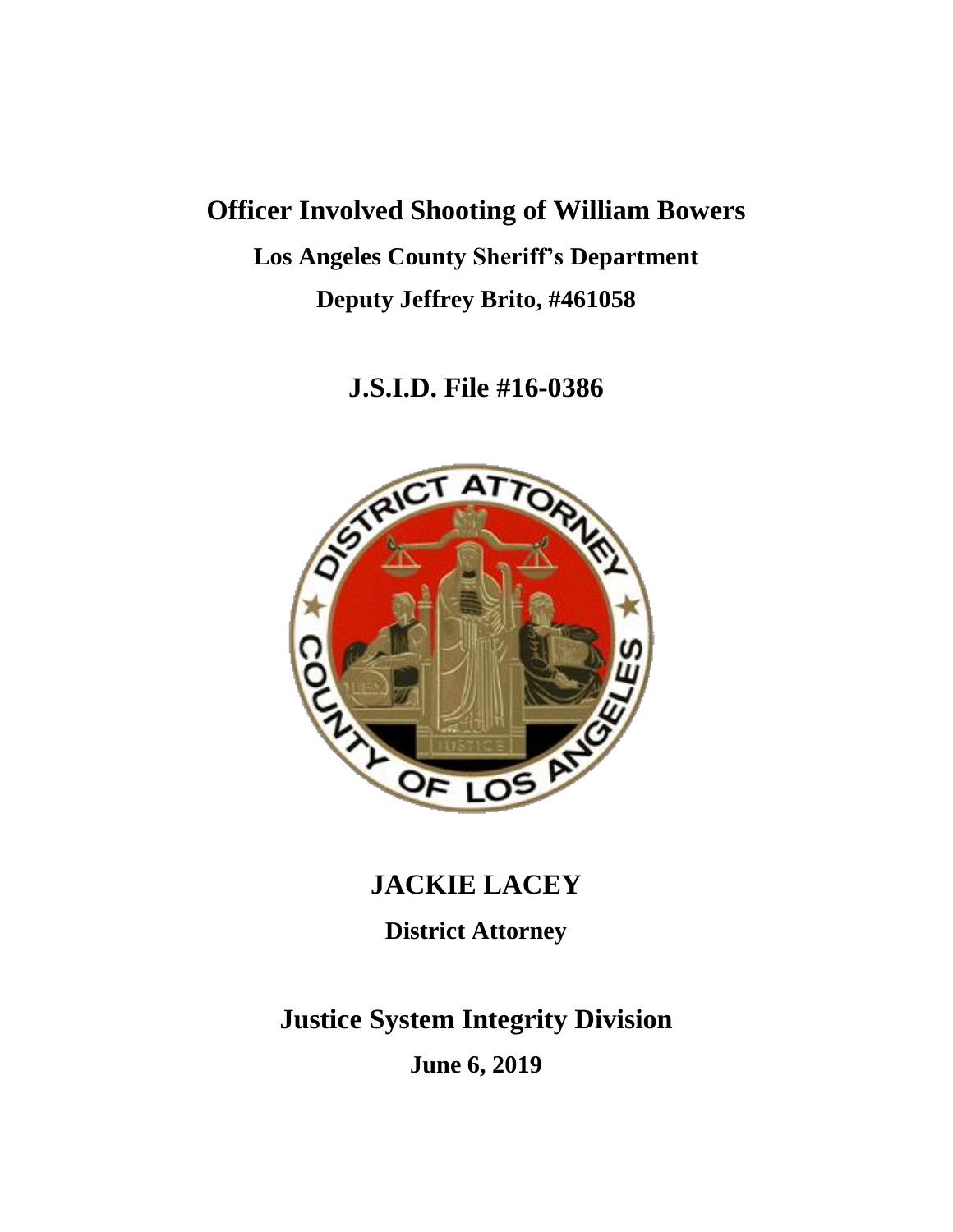## **MEMORANDUM**

| TO:      | <b>CAPTAIN KENT WEGENER</b><br>Los Angeles County Sheriff's Department<br>Homicide Bureau<br>1 Cupania Circle<br>Monterey Park, California 91755 |
|----------|--------------------------------------------------------------------------------------------------------------------------------------------------|
| FROM:    | <b>JUSTICE SYSTEM INTEGRITY DIVISION</b><br>Los Angeles County District Attorney's Office                                                        |
| SUBJECT: | <b>Officer Involved Shooting of William Bowers</b><br>J.S.I.D. File #16-0386<br>LASD File #016-10281-0674-013                                    |
| DATE:    | June 6, 2019                                                                                                                                     |

The Justice System Integrity Division of the Los Angeles County District Attorney's Office has completed its review of the August 2, 2016, fatal shooting of William Bowers by Los Angeles County Sheriff's Department (LASD) Deputy Jeffrey Brito. We have determined there is insufficient evidence to prove beyond a reasonable doubt that Brito's shooting of Bowers was unlawful.

The District Attorney's Command Center was notified of this shooting on August 2, 2016, at approximately 10:58 p.m. The District Attorney's Response Team responded and was given a briefing and walk-through of the scene.

The following analysis is based on reports submitted to our office by LASD Sergeant Marc Boskovich and Detective Louie Aguilera. The reports include photographs, videos, audio-recorded interviews of witnesses, and radio transmissions. The voluntary statement of Deputy Jeffrey Brito was considered in this analysis.

# **FACTUAL ANALYSIS**

 $\overline{a}$ 

On August 2, 2016, at approximately 9:00 p.m., Brito and Deputy Casey Hefler responded, in a marked patrol car, to a report of a vehicle theft at the Rodeway Inn in the City of Castaic.<sup>1</sup> Bowers, who was seated on a mountain bike and speaking with Alicia D. on the west walkway of the Inn, rode towards the southwest corner of the building as Brito drove eastbound into the south parking lot of the Inn.<sup>2</sup> Brito and Hefler immediately recognized Bowers from previous contacts.<sup>3</sup> As the deputies drove towards Bowers, he began pedaling eastbound towards the rear

<sup>&</sup>lt;sup>1</sup> The deputies were in full LASD uniform and the patrol car had an attached light bar on the roof and a spotlight.

<sup>&</sup>lt;sup>2</sup> The Rodeway Inn is a two-story motel with rooms on both levels. A driveway encircles the property, with numerous parking spaces for motel guests.

<sup>&</sup>lt;sup>3</sup> Brito and Hefler had several contacts with Bowers, and neither had experienced any problems with him in the past. On May 18, 2016, Brito and another deputy arrested Bowers for possession of stolen property. Brito believed he had a rapport with Bowers, who he knew as a drug dealer in the area. Bowers had always been cooperative, and had never fled or caused any disturbances. Brito was aware of one incident in which Bowers tossed narcotics and fled when other deputies approached him during a narcotics investigation.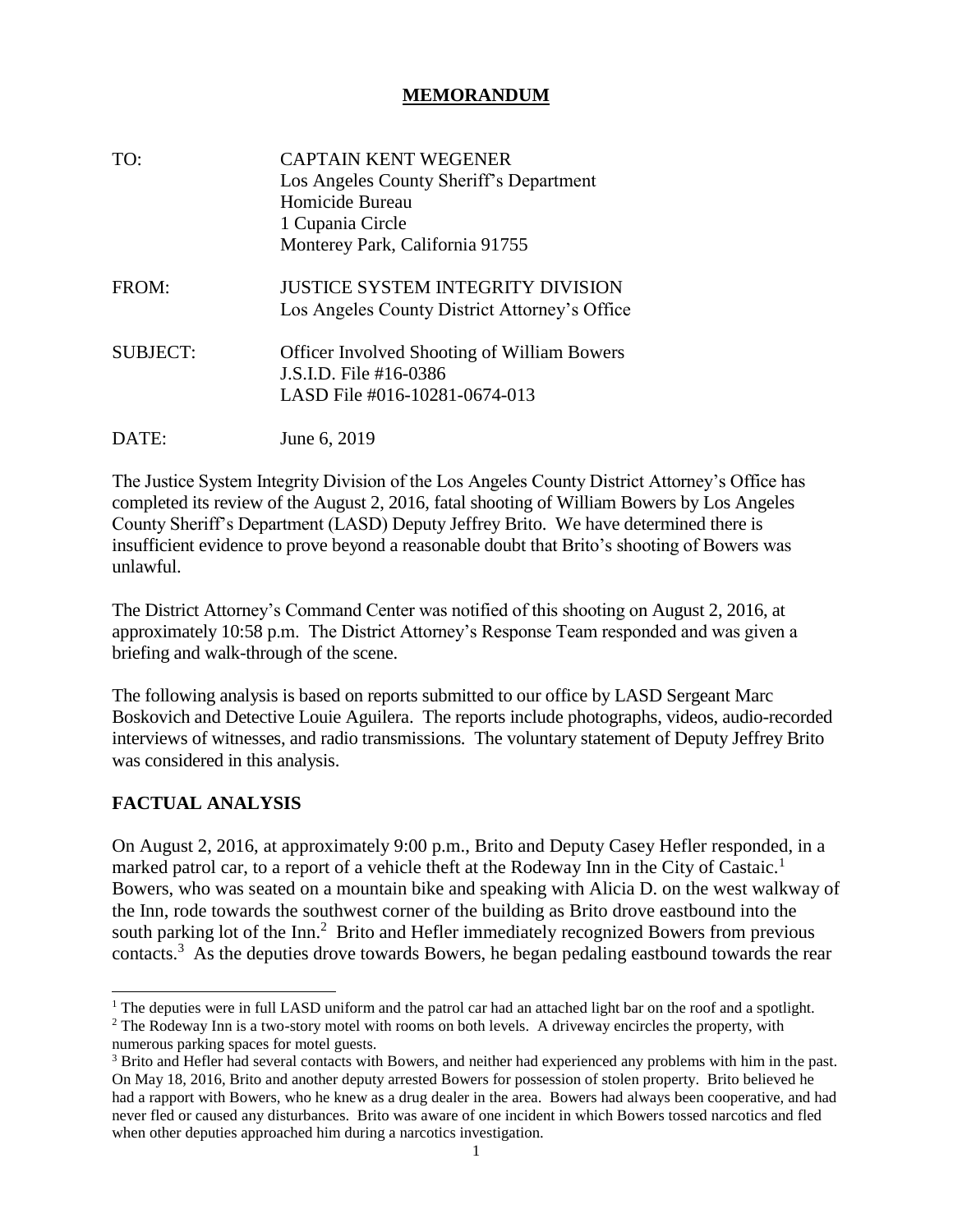of the Inn, away from the deputies. Brito yelled to Bowers, asking him if he would stop and speak with the deputies. Bowers continued pedaling away from the deputies and ignored them.



Rodeway Inn, 31558 Castaic Road

With their lights and sirens activated, the deputies continued following Bowers, who attempted to flee from them by sharply turning left and riding down an inner walkway between two buildings. To catch up with him, the deputies drove around the exterior of the buildings to the north driveway of the property, and eventually spotted Bowers riding westbound, a short distance ahead. With the deputies in pursuit, Bowers rode to the east sidewalk of Castaic Road, and then travelled southbound. The deputies lost sight of Bowers as he continued riding on the dirt shoulder, between parked vehicles and a chain-link fence bordering an empty lot south of the Rodeway Inn.<sup>4</sup>

As Bowers rode past a taco truck parked at the east curb of Castaic Road, he abandoned his bike and doubled back northbound on the sidewalk.<sup>5</sup> When the deputies reached the taco truck, they saw the bike, but did not see any signs of Bowers. Brito stopped the patrol car and the deputies exited to search for Bowers. Customers of the taco truck alerted Hefler of Bowers' location, and Hefler began to follow him northbound on the dirt sidewalk shoulder, while Brito drove the patrol car northbound to cut him off.



Bowers' Bike near the taco truck on Castaic Road East Shoulder on Castaic Road

 $\overline{a}$ 



<sup>&</sup>lt;sup>4</sup> Immediately south of the Rodeway Inn, the paved sidewalk ends and there is a dirt shoulder, until the pavement resumes further south.

<sup>5</sup> The bike was laying in front of Tommie's Castaic Café, located at 31526 Castaic Road.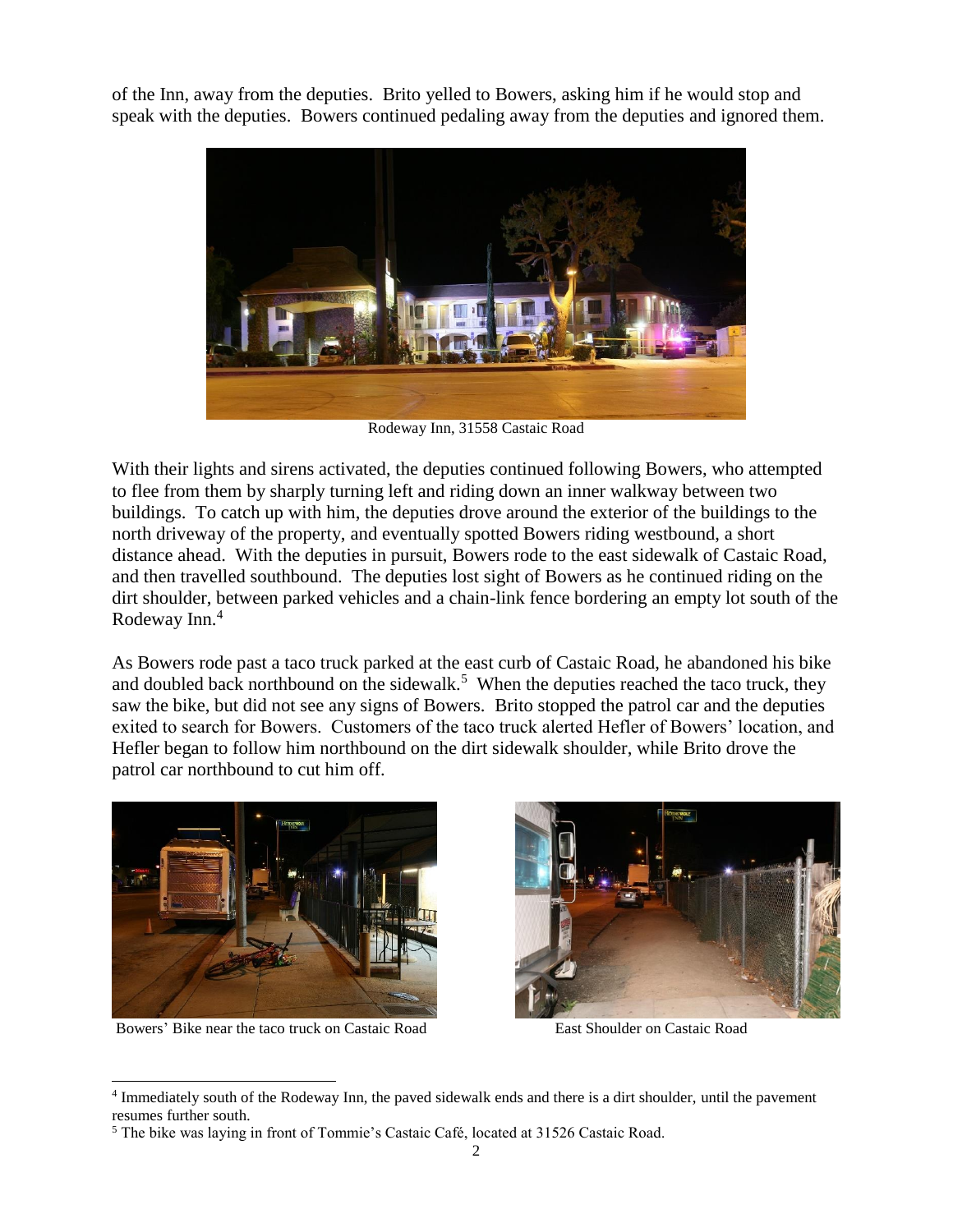As Brito drove northbound, he was able to peer below a box truck and see legs walking northbound. Assuming it was Bowers, Brito parked at an angle at the front of the truck. Brito exited the patrol car, drew his weapon, and positioned himself between the trunk of the patrol car and the front bumper of the truck cab, believing he was concealed from Bowers' view. Brito then began to walk towards the sidewalk, attempting to make visual contact with Bowers.

Bowers continued walking northbound, closing the distance between him and Brito. Bowers' hands were near his front waistband, and Brito told him to stop and show his hands. Continuing to walk towards Brito, Bowers moved his hands, which were closed and appeared to be holding an object, upwards towards his chest. Fearing that Bowers was holding a handgun and was going to shoot him, Brito fired one round at Bowers.<sup>6</sup>

Bowers fell to the ground, and Brito and Hefler held him at gunpoint until additional deputies arrived. Deputies Joel Anzures and Brito searched Bowers and took him into custody. No weapon was found on or near Bowers.



Scene of the OIS Scene of the OIS



Los Angeles County Fire Department Paramedics rendered medical treatment and pronounced Bowers dead at 9:19 p.m.

 $\parallel$ 

On August 5, 2016, Deputy Medical Examiner Vadims Poukens performed a postmortem examination of Bowers and determined that he suffered one gunshot wound. The wound was located on the left side of his chest, left of the nipple. Bowers' toxicological examination showed a level of methamphetamine in the blood specimens.

#### **Statement of Deputy Jeffrey Brito<sup>7</sup>**

 $\overline{a}$ 

On August 2, 2016, Brito and his partner, Hefler, responded to a stolen vehicle report at the Rodeway Inn. Brito drove into the south driveway from Castaic Road, and recognized Bowers as he rode his bike. Bowers initially rode southbound, and then westbound towards the deputies when they entered the driveway. As the deputies drove eastbound towards Bowers, he turned

<sup>&</sup>lt;sup>6</sup> The officer involved shooting (OIS) occurred on the dirt shoulder on the east side of Castaic Road, just south of the Rodeway Inn. There was a properly functioning street light above the location of the OIS, and the area was well illuminated. A post-incident examination revealed that Brito's departmentally issued Smith and Wesson 9mm service weapon was loaded with one round in the chamber and 16 rounds in the magazine. Brito's service weapon was normally loaded with one round in the chamber and 17 in the magazine; this is consistent with Brito having fired one round during the OIS.

 $<sup>7</sup>$  Brito was originally scheduled to be interviewed on August 3, 2016, but requested that the interview be re-</sup> scheduled to allow him to rest. Brito reviewed the surveillance video of the incident prior to the interview.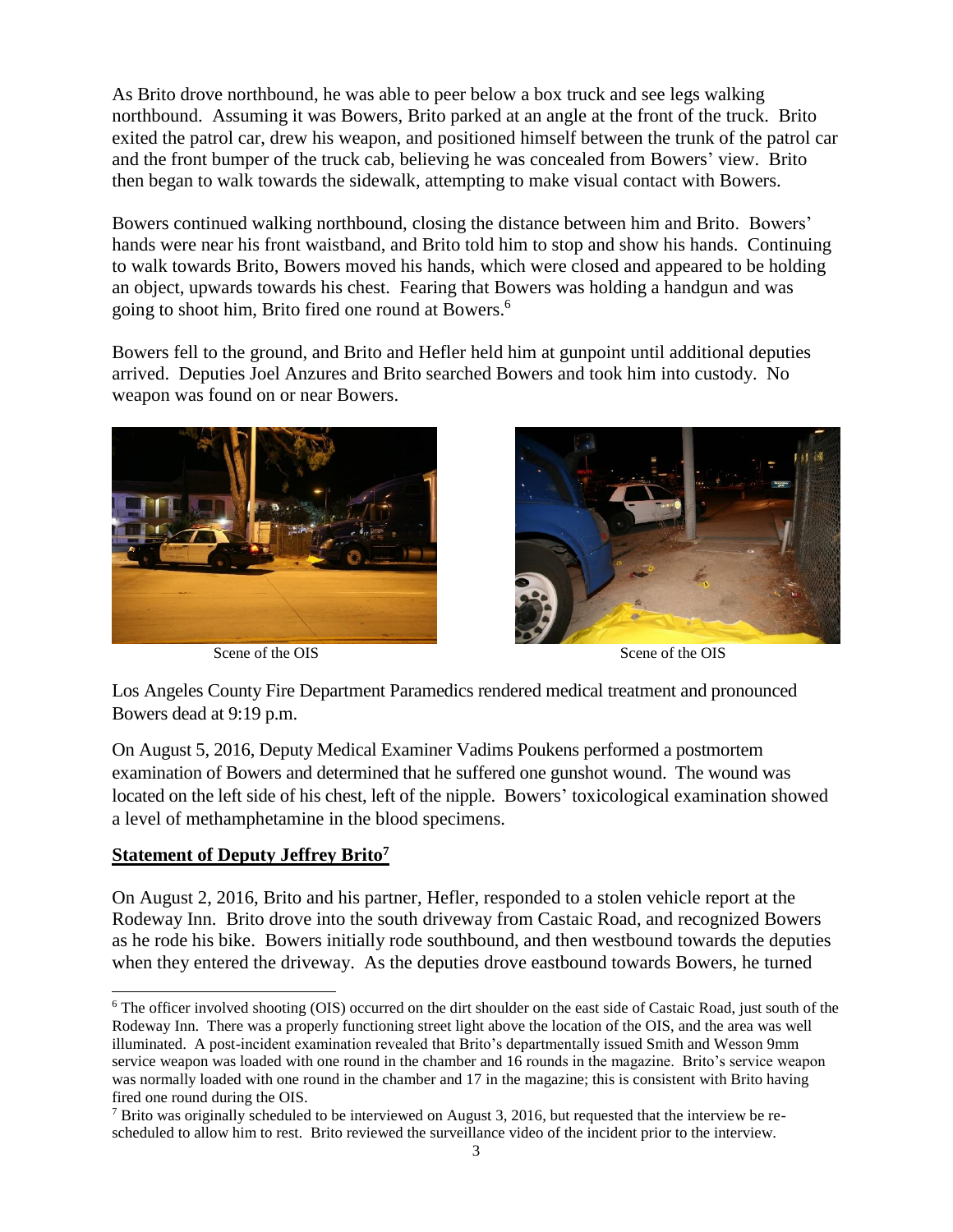and began pedaling away from them. As Bowers pedaled away, Brito drove the patrol car to the right of Bowers and yelled, "Hey Bill, can we talk to you?" Bowers immediately looked over his right shoulder towards the patrol car and yelled, "Fuck you! Fuck you! Fuck you!" Bowers began pedaling faster, and tossed a small object from his right hand, towards his right side.

Believing that Bowers was trying to discard narcotics evidence, Brito decided to conduct a narcotics investigation and again yelled out for Bowers to stop. Bowers ignored the commands and tossed another object from his right hand. Bowers continued pedaling towards the rear parking lot, located on the east side of the property, then quickly turned left to ride between two buildings, before colliding with an unknown object. Brito stopped the patrol car, put it in park and began to exit the car, however, Bowers regained his balance and pedaled northbound between the buildings.<sup>8</sup> Brito drove around the exterior parking lot to the north side of the building, and saw Bowers a short distance ahead on the north driveway. Brito accelerated the patrol car, again yelled for Bowers to stop, and activated the red lights and sirens of the patrol car when Bowers ignored the command. Bowers pedaled westbound in the driveway towards the exit of the Rodeway Inn on Castaic Road, and as the deputies came within 15-20 feet of him, turned southbound on the east sidewalk.

Bowers continued to pedal southbound, traveling on a dirt sidewalk. Vehicles were parked along the east curb line, but Brito attempted to stay parallel with, and as close to Bowers as possible, by driving southbound in the northbound lane of traffic. When Bowers reached the property to the south of the Rodeway Inn, he tossed another object over the chain-link fence separating the property and the dirt sidewalk.<sup>9</sup> The patrol car's lights and sirens remained activated, and Brito triggered the air horn as well. Brito had trouble seeing Bowers' exact position because the vehicles parked along the east curb line obstructed his view. Brito continued driving southbound in the northbound lanes, and then saw Bowers' bike collide with a light pole near a mobile taco truck and fall to the ground. Bowers was no longer riding the bike, and Brito was unsure if he had jumped off the bike prior to the collision, or had fallen off and fled after the collision.

The deputies decided to investigate the bag that was hanging from a handlebar of Bowers' bike, and Brito made a U-turn.<sup>10</sup> As the deputies exited the patrol car, people standing on the sidewalk near the taco truck pointed northbound, directing the deputies back in the direction from which Bowers had previously come. Hefler started walking northbound on the sidewalk, and Brito returned to the patrol car.<sup>11</sup> Brito drove northbound, parallel to Hefler, in search of Bowers. Brito was unable to see Bowers, and continued driving northbound until he reached a box truck parked at the curb, just south of the Rodeway Inn. Brito peered under the cargo section and saw legs walking northbound. Assuming the legs belonged to Bowers, Brito drove the patrol car to the front of the truck, and parked at an angle, which he believed would conceal his position from Bowers' view.<sup>12</sup>

 $\overline{a}$ 

<sup>8</sup> Brito described Bowers as being "amped up" and possibly under the influence of narcotics from the beginning of the encounter.

<sup>9</sup> Based upon the information presented in the investigation, it is unclear whether the area on the east side of the chain-link fence was searched for evidence.

 $10$  The bag contained a razor, and bottles of body wash, shampoo and conditioner.

 $11$  Brito returned to the patrol car because he had left the keys in the ignition, the driver's door open, and the car engine running.

<sup>&</sup>lt;sup>12</sup> Hefler never communicated to Brito that he had seen Bowers ahead of him.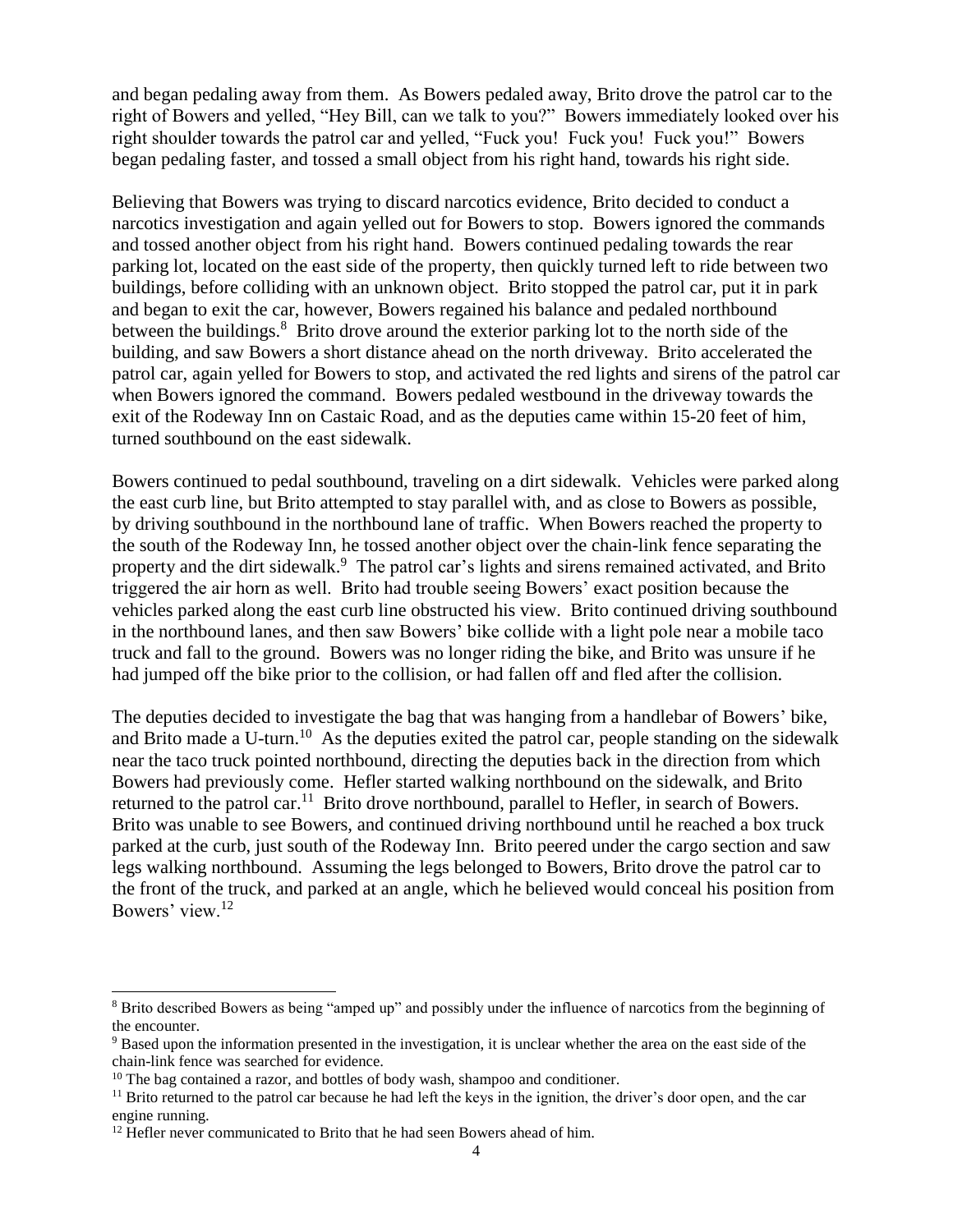Brito exited, drew his service weapon, and walked to the rear of the patrol car.<sup>13</sup> Positioning himself between the trunk and the front bumper of the truck cab, he used the area to conceal himself from Bowers.<sup>14</sup> Brito then began to walk at an angle, offset from the bumper, towards the dirt sidewalk, attempting to gain a visual of Bowers. Brito saw Bowers walking northbound towards him, and initially could only see his upper torso. As Bowers moved closer, Brito was able to see Bowers' hands were down near his front waistband. Brito's service weapon, with the tactical light activated, was pointed at Bowers. Brito said, "Bill, stop. Let me see your hands." Bowers ignored the commands, and continued walking northbound. Brito slightly shifted his position, and saw Bowers' hands moved upwards together, towards his chest, as he continued to walk towards Brito.<sup>15</sup> Bowers' hands were closed, and appeared to be holding an object. Brito immediately became frightened that Bowers was holding a handgun and was going to shoot him.<sup>16</sup> Fearing that he would be shot and killed, Brito fired one round at Bowers.<sup>17</sup> Brito took a couple of steps backwards, as Bowers fell to the ground. Brito radioed that he had been involved in an OIS and needed medical assistance for Bowers.

#### **Statement of Casey Hefler**

On August 2, 2016, Hefler and his partner, Brito, responded to a stolen vehicle report at the Rodeway Inn. Brito drove into the south driveway, and saw Bowers on a bike, riding away from the deputies. Hefler immediately recognized Bowers as a known narcotics seller, who was on probation and had search and seizure probationary conditions. The deputies decided to contact him, and Brito shined his spotlight on Bowers and said, "Hey Bill, come talk to us."<sup>18</sup> Bowers turned to look at the deputies, threw his hands up in the air as if he was irritated, and started pedaling away from them. Brito activated the patrol car's red and blue lights, and continued to follow Bowers as the deputies repeatedly told him to stop.

Bowers sped off northbound between two buildings, and the deputies continued driving around the exterior of the buildings. The deputies caught up with Bowers in the north driveway, and continued following him as he exited the parking area and rode southbound on the east sidewalk of Castaic Road. Once Bowers reached the property immediately south of the Rodeway Inn, the deputies lost sight of him because he was obscured by the vehicles parked along the east curb line. Brito turned off the sirens, and the deputies drove approximately 50 yards southbound on Castaic towards a parked taco truck, looking for Bowers. When they neared the taco truck, Bowers was no longer present, but his bike was laying on the sidewalk.

Brito stopped the patrol car and both deputies exited. Brito walked to the front of the car and maintained a position to see whether Bowers cut between the cars parked at the east curb line and crossed the street. Hefler began to look for Bowers in the bushes and between the nearby buildings, but did not see him. Hefler looked northbound up the sidewalk, and saw Bowers

 $\overline{a}$ 

<sup>&</sup>lt;sup>13</sup> Brito was unsure of the exact moment when he drew his service weapon, but knew it occurred after exiting the patrol car.

<sup>&</sup>lt;sup>14</sup> Brito did not think Bowers would be able to see him over the front of the truck.

<sup>&</sup>lt;sup>15</sup> Brito was unsure if he shifted to the left or the right.

<sup>&</sup>lt;sup>16</sup> Brito said that Bowers moving his closed hands upwards towards his chest was consistent with him holding a handgun.

 $17$  Brito was still standing at an angle towards Bowers, and was unsure if Bowers had turned to face him squarely immediately prior to the round being fired. Brito was also unable to describe the distance between himself and Bowers at the time of the OIS.

<sup>&</sup>lt;sup>18</sup> Hefler had contacted Bowers on three or four previous occasions, and said he and Brito were usually able to gain Bowers' attention by calling out to him.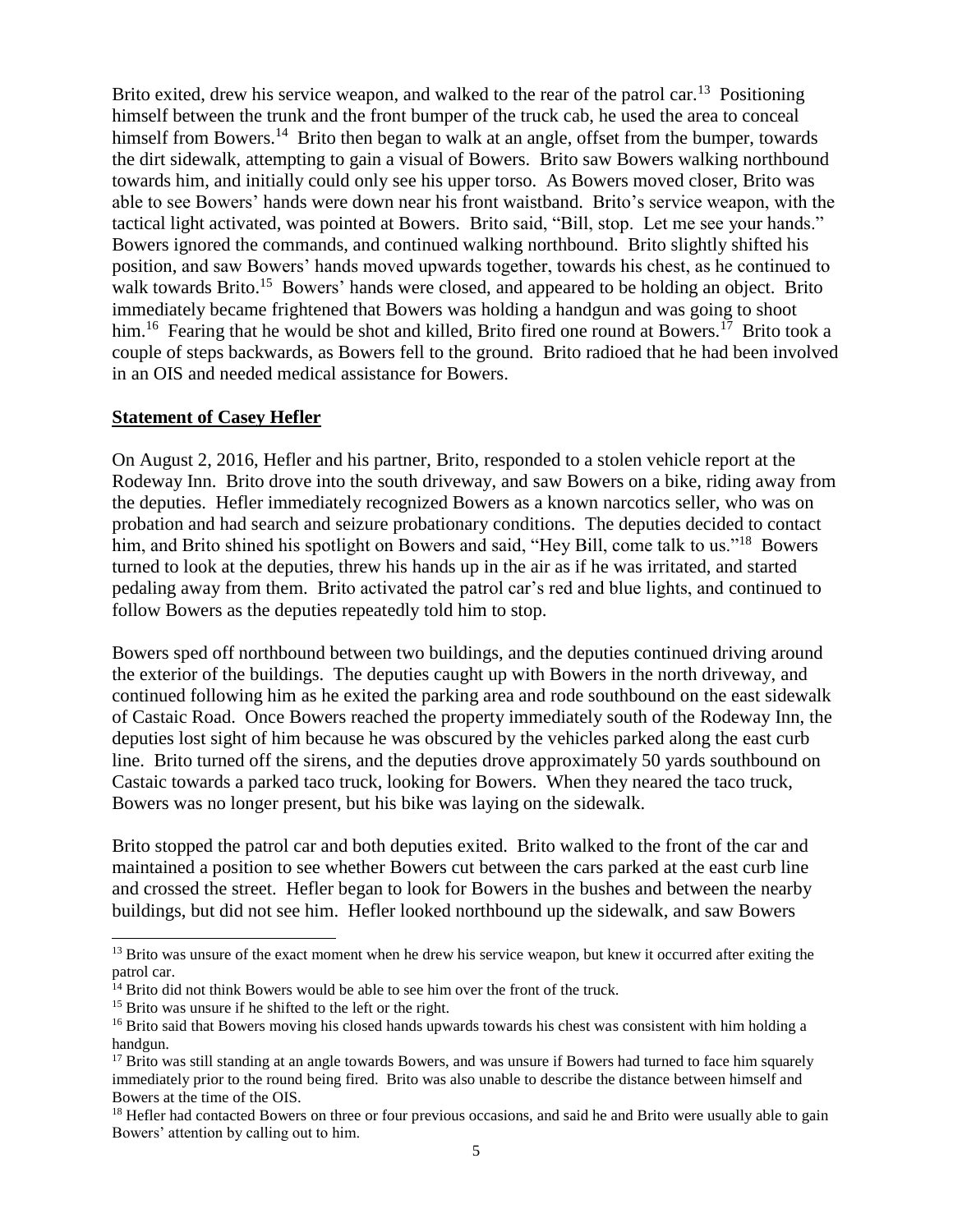walking up the sidewalk away from the bike. Bowers was walking slowly and looking around, approximately 50 to 70 feet away from Hefler.<sup>19</sup> Hefler alerted Brito to Bowers' location, and Brito returned to the patrol car. Hefler walked northbound on the sidewalk, while Brito drove northbound. Brito stopped near a large truck, and parked along the curb, as if to intercept Bowers. Hefler was approximately 30 to 40 feet behind Bowers, whose hands were in front of his body, near his waistline area. Hefler could not see what Bowers was doing with his hands, and then heard a single gunshot. Bowers fell to the ground and Hefler drew his service weapon. Hefler and Brito held Bowers at gunpoint and waited for other units to arrive.<sup>20</sup> Once additional deputies arrived, Bowers was taken into custody.

#### **Statements of Civilian Witnesses**

#### **Statement of Broneel B.**

 $\overline{a}$ 

Broneel B. was working at Young's Market and Liquor Store when he heard a siren. He looked out the store window and saw the deputies driving southbound in the northbound lane of Castaic Road.<sup>21</sup> Bowers was riding southbound on a bicycle, on the dirt sidewalk on the east side of the road.<sup>22</sup> He appeared to be running away from the deputies because he was standing up and pedaling hard. Broneel B. lost sight of Bowers behind the vehicles parked at the east curb of Castaic, until he threw his bike down near the taco truck. The deputies stopped behind the taco truck and attempted to make a U-turn, as Bowers ran back northbound on the dirt sidewalk.<sup>23</sup> Broneel B. believed Bowers was trying to get away and "trick" the deputies by abruptly changing his direction of travel, making it harder for the deputies to follow.

Brito drove northbound, and stopped between the driveway of the Rodeway Inn and the front of a truck. Brito exited the car, walked to the rear, and drew his handgun. Bowers was hiding behind the right front wheel of the box truck, but Broneel B. could only see his feet. Bowers "popped out" and the deputy shot him, causing Bowers to fall onto his knees and backwards. When Bowers "popped out," his arms were bent at the elbows, and his hands were slightly in front of his waist. Due to his position inside the store, Broneel B. could not hear Brito say anything, but believed that Bowers startled Brito when he "popped" out.

 $19$  Hefler did not issue commands to Bowers at that time, because he believed Bowers was too far away to hear the commands over the noise of the traffic. Hefler could see one of Bowers hands out to the side, and believed the other hand was near his waist. According to Hefler, he could not see specific details about Bowers' hands or whether he was carrying anything because the height of the truck was blocking the streetlights from illuminating the area.  $20$  Hefler could hear Brito ordering Bowers to keep his hands in sight, but Hefler had difficulty hearing anything over the noise of the traffic and the truck's engine.

<sup>&</sup>lt;sup>21</sup> Young's Market and Liquor Store was located at 31547 Castaic Road, directly across the street from the OIS. The store is in a small strip mall with a parking area in front of the store's windows. A sidewalk and curb run along Castaic Road, separating the road from the parking area. According to a handwritten diagram of the scene, submitted with the investigation, the approximate distance from the front of the store to the location of the OIS was 162 feet. Broneel B. was behind the counter on the north side of the store. He was initially sitting down, but stood up when he heard the sirens. He had a clear view of the area across the street, and could see into the area between where Brito's patrol car was stopped and the front of the box truck.

 $22$  Broneel B. recognized Bowers as a regular customer of the store.

<sup>&</sup>lt;sup>23</sup> Broneel B. did not see Hefler exit the patrol car, and believed there was only one deputy in the car.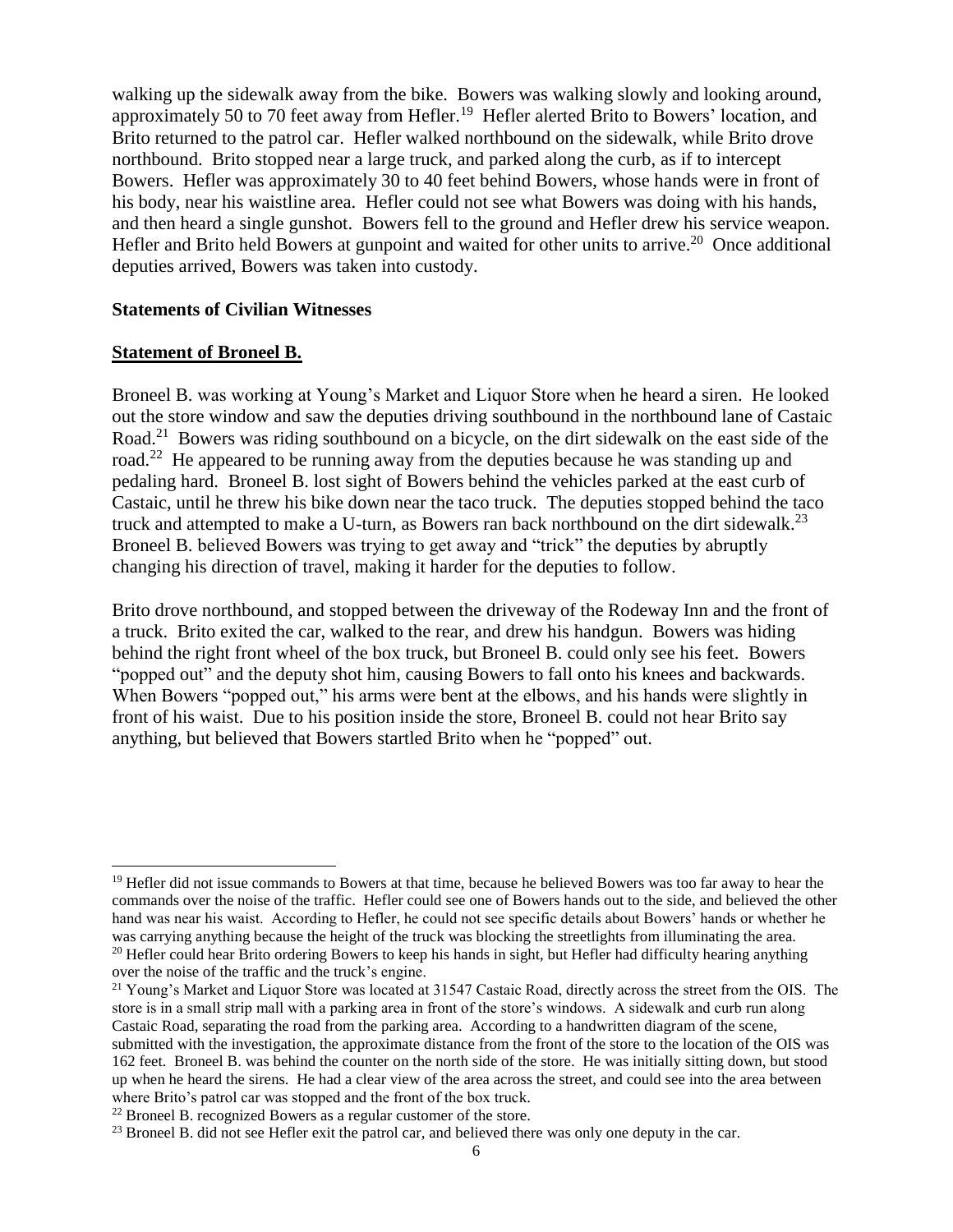# **Statement of Andrew H.**

Andrew H. was driving southbound at approximately 20 to 25 miles per hour on Castaic Road when he saw Brito drive his patrol car northbound with its lights activated. Andrew H. began to slow down to see what was happening, and saw Brito stop next to a box truck parked along the east curb line.<sup>24</sup> Brito exited the car, immediately drew his service weapon, and walked to the driver's side rear bumper. Andrew H. saw Bowers appear from behind the box truck, running with his arms pumping at his sides. Andrew H. momentarily lost sight of Bowers, because the roof of the patrol car blocked his view. Brito yelled at Bowers to get on the ground, and then immediately fired one round from approximately ten feet away. Andrew H. was unable to see what Bowers had done, if anything, with his hands as the round was fired because his line of sight was obscured by the roofline and lightbar of the patrol car. Andrew H. slowed down to see if Bowers had a weapon, and saw Bowers on the ground, grabbing his chest and stomach. He did not see a weapon, and drove away.

## **Additional Civilian Witnesses**

Jerry B. and Kenneth P. were inside the box truck next to the location of the OIS. The truck engine was running, the air conditioning was turned on, and the door windows were rolled up. Jerry B. was in the driver's seat and awake, with the curtains to the windshield and door windows closed. He heard a "bang" and then sirens, but did not see the OIS.

Kenneth P. was asleep in the sleeper portion of the truck cab at the time of the OIS and did not see or hear anything. He was awakened by a "popping" sound but did not observe the OIS.

Witnesses on the east sidewalk of Castaic Road near the taco truck also observed various portions of the incident, but did not see the OIS.

Multiple witnesses were at the Rodeway Inn, standing on the second-floor exterior walkway/balcony. These witnesses were facing southbound and westbound. They observed various portions of the incident, prior to and after the OIS, but were unable to see the actions of Bowers immediately before or at the time of the shooting. A walk-through of the southwestfacing balcony areas was conducted by members of the District Attorney's Response Team to determine the location of these witnesses and their ability to observe the OIS. It was discovered that a large stucco enclosure and a large tree on the southwest corner of the Inn obstructed the sightline of individuals standing on the balconies, and would have prevented them from seeing Bowers' movement while he was near the front right tire and bumper of the box truck.

#### **Video Evidence**

#### Mike's Diner

l

Surveillance video from the exterior of Mike's Diner, located across the street from the taco truck, showed a small portion of the rear of the taco truck. Bowers can be seen riding southbound on the east sidewalk of Castaic Road near a light pole located south of the taco truck.

<sup>&</sup>lt;sup>24</sup> The patrol car's siren was not activated. Andrew H. estimated he slowed his car to approximately five miles per hour while watching the incident unfold. Andrew H. marked the location and direction from where he witnessed the OIS on an aerial photograph of the scene taken by a news station. According to Andrew H., he was in the number one southbound lane, approximately one car length north of Brito's patrol car.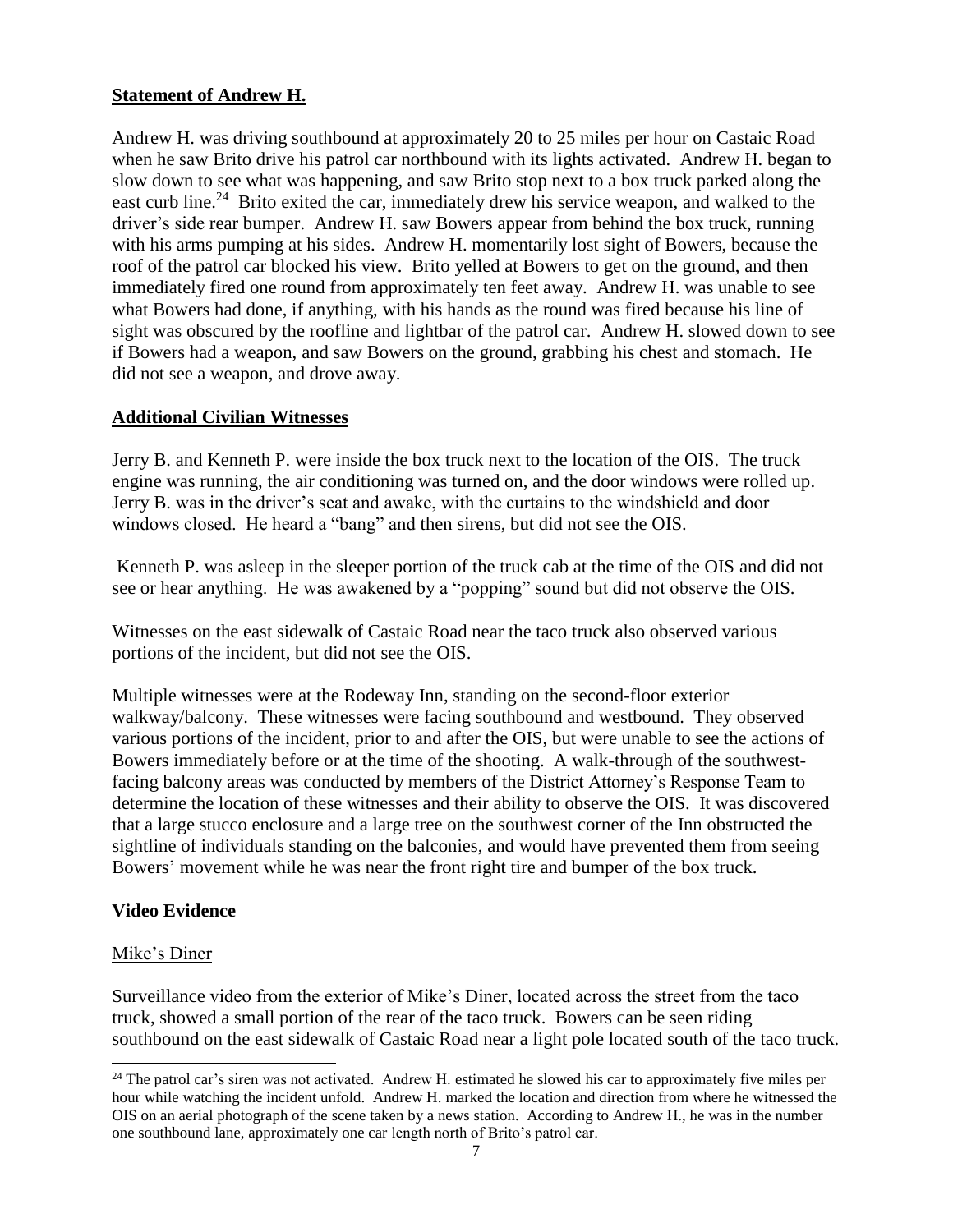It cannot be determined whether Bowers collided with the light pole, or intentionally stopped riding near the light pole, but he falls to the ground, and then immediately begins walking northbound along the sidewalk, abandoning his bicycle. Simultaneously, the deputies patrol car is seen driving southbound with its overhead lightbar activated. The patrol car stops, turns around near the bicycle, and both deputies exit. Brito remains at the driver's door, returns inside and drives northbound, out of view.

## Rodeway Inn

Multi-camera surveillance video from the Rodeway Inn recorded portions of the events. There is no audio on the video. In the video, Bowers is seen seated on a bicycle, speaking with Alicia D. on the west walkway area of the Inn, adjacent to the rooms which open to the westside driveway area. As Alicia D. begins to walk southbound along the walkway, Bowers rides his bike into the west parking area, towards the southwest corner of the Inn. Bowers rides eastbound as a marked patrol car enters the south driveway. Bowers rides away eastbound as the deputies follow him in the south driveway. The driver's spotlight on the patrol car is activated and pointed at Bowers. Bowers turns left and rides down an inner walkway between two buildings, exiting onto the north side driveway. Bowers rides westbound, with the patrol car in pursuit. The patrol car's lightbar is activated as it drives westbound. Bowers can then be seen riding his bicycle southbound on Castaic Road and onto the east dirt sidewalk walkway, and the patrol car, with the lightbar on the roof still activated, following closely behind. The patrol car continues driving southbound on Castaic Road, out of view. Approximately one minute later, the patrol car drives northbound, and stops at an angle in front of a box truck. Brito exits the driver's door and walks to the rear of the patrol car. Bowers walks northbound towards the front wheel and bumper area of the box truck. Simultaneously, Brito walks eastbound towards the curb line with his arms extended in front of him, and fires one round. Bowers falls to the ground.

Due to the lighting, video quality, and distance between the camera and the location of the OIS, the position and movement of Bowers' hands cannot be observed. Additionally, a portion of Bowers' movement, as he walks northbound towards the front wheel and bumper of the box truck, is obscured by a large tree, which is adjacent to the chain-link fence.

#### Magnified Still Images of the Rodeway Inn Video

Magnified still images of the Rodeway Inn video depict Bowers and Brito at the time of the OIS. A review of the images shows Bowers walking northbound on the sidewalk next to the box truck. As he approaches the front of the box truck, his entire body is obscured by a large tree. Brito can be seen walking around the rear of his patrol car towards Bowers. Brito is pointing his service weapon at Bowers, who is still completely concealed behind the tree. The next point at which Bowers can be seen, he is falling to the ground. Bowers hands and other movements cannot be seen while he is concealed behind the tree.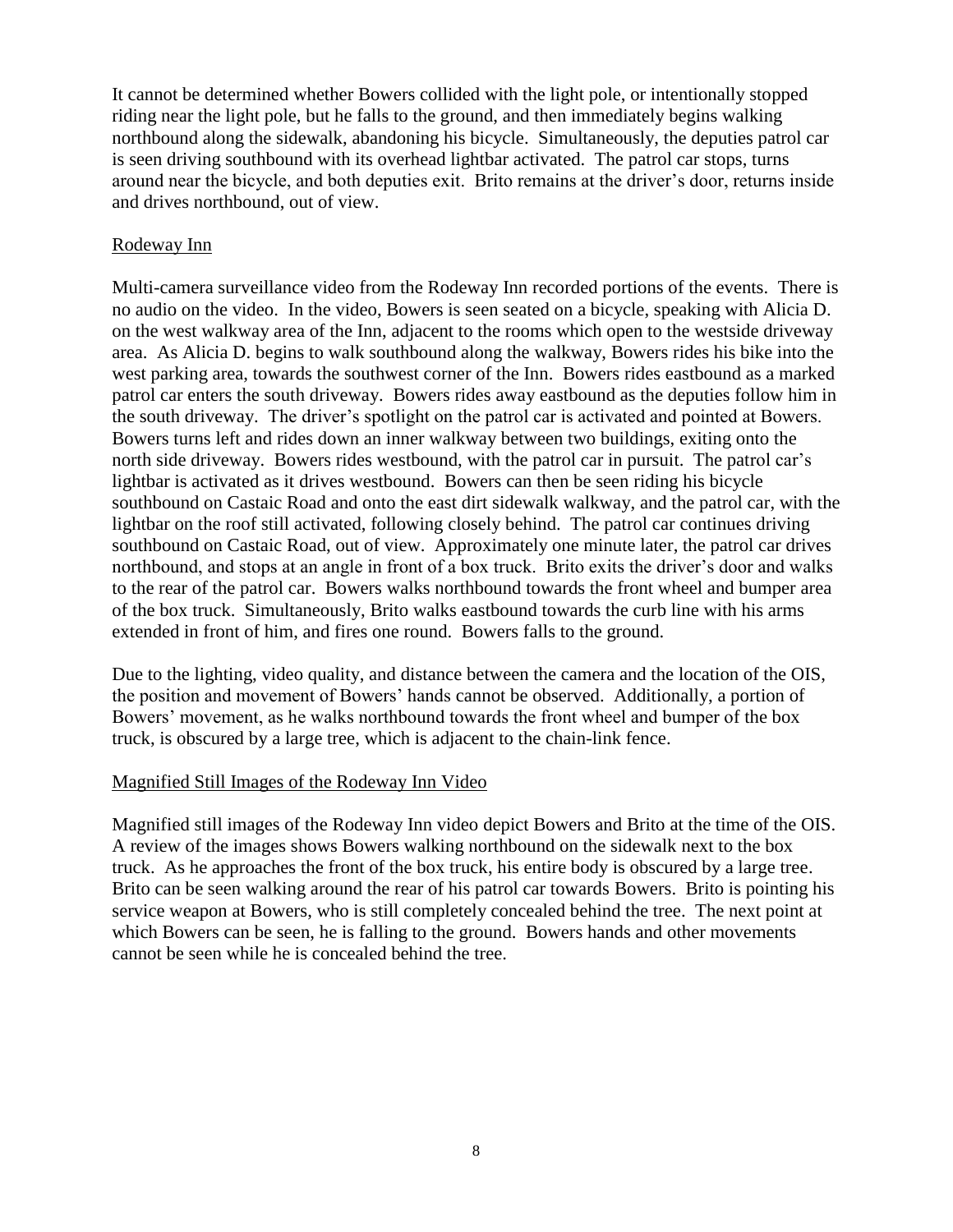

Bowers immediately prior to walking between the box truck and the tree.



Brito at the rear of the patrol car while Bowers is still behind the tree.



Bowers falling to the ground.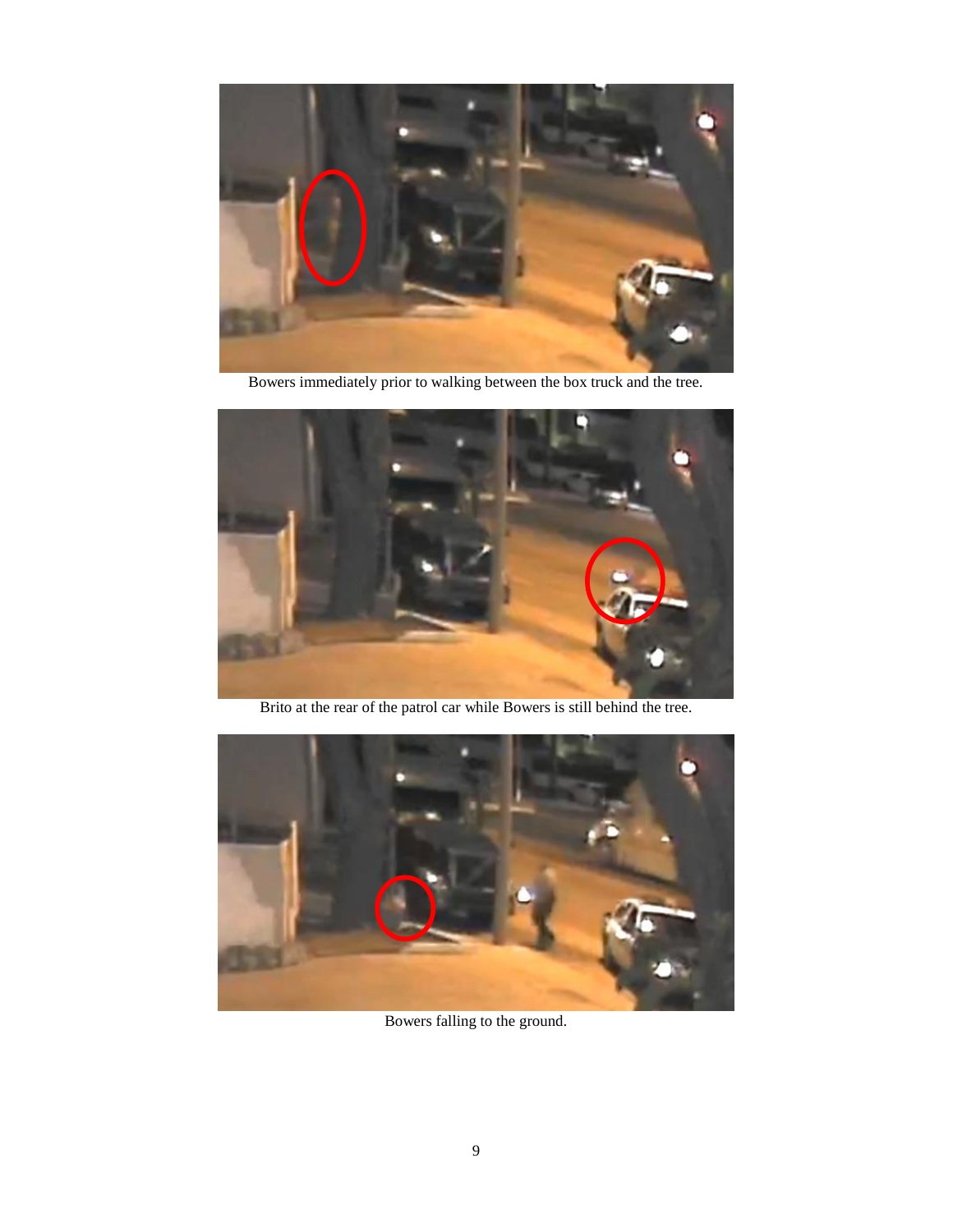# **LEGAL ANALYSIS**

A police officer may use reasonable force to effect an arrest, prevent escape, or overcome resistance of a person the officer believes has committed a crime. Penal Code section 835a. An officer "may use all the force that appears to him to be necessary to overcome all resistance, even to the taking of life; [an officer is justified in taking a life if] the resistance [is] such as appears to the officer likely to inflict great bodily injury upon himself or those acting with him." People v. Mehserle (2012) 206 Cal.App.4th 1125, 1146. A killing of a suspect by a law enforcement officer is lawful if it was: (1) committed while performing a legal duty; (2) the killing was necessary to accomplish that duty; and (3) the officer had probable cause to believe that (a) the decedent posed a threat of serious physical harm to the officer or others, or (b) that the decedent had committed a forcible and atrocious crime. CALCRIM No. 507, Penal Code section 196. A forcible and atrocious crime is one which threatens death or serious bodily harm. Kortum v. Alkire (1977) 69 Cal.App.3d 325, 333.

An officer has "probable cause" in this context when he knows facts which would "persuade someone of reasonable caution that the other person is going to cause serious physical harm to another." CALCRIM No. 507. When acting under Penal Code section 196, the officer may use only so much force as a reasonable person would find necessary under the circumstances. People v. Mehserle (2012) 206 Cal.App.4th 1125, 1147. And he may only resort to deadly force when the resistance of the person being taken into custody "appears to the officer likely to inflict great bodily injury on himself or those acting with him." Id. at 1146; *quoting* People v. Bond (1910) 13 Cal.App. 175, 189-190.

It is the prosecution which has the burden of proving beyond a reasonable doubt that a killing was not justified. CALCRIM Nos. 505, 507. Thus, to bring a murder charge against a defendant in the face of a claim of self-defense, the prosecution must be able to prove beyond a reasonable doubt that the killer did not actually believe that the decedent posed an imminent threat when the defendant killed him. To bring a charge of voluntary manslaughter, the prosecution must be able to prove beyond a reasonable doubt that the killer's belief in the need for self-defense, though honest, was not objectively reasonable at the time of the killing.

California law permits any person, including police officers, to use deadly force in self-defense or in the defense of others, and, if someone dies as a result, this is a "lawful excuse" which precludes a conviction for murder. Penal Code sections 197, 198; CALCRIM No. 505. This defense is available if the killer actually and reasonably believed that he or others were in imminent danger of great bodily injury or death. Penal Code § 197; CALCRIM No. 505; *see also* People v. Randle (2005) 35 Cal.4th 987, 994 (overruled on another ground in People v. Chun (2009) 45 Cal.4th 1172, 1201); People v. Humphrey (1996) 13 Cal.4th 1073, 1082.

In protecting himself or another, a person may use all the force which he believes reasonably necessary and which would appear to a reasonable person, in the same or similar circumstances, to be necessary to prevent the injury which appears to be imminent. CALCRIM No. 505, 3470. Actual danger is not necessary to justify the use of deadly force in self-defense; if the person's beliefs were reasonable, the danger does not need to have actually existed. CALCRIM No. 505, 3470. The prosecution has the burden of proving beyond a reasonable doubt that the killer did not act in self-defense. Id. "Where the peril is swift and imminent and the necessity for action immediate, the law does not weigh in too nice scales the conduct of the assailed and say he shall not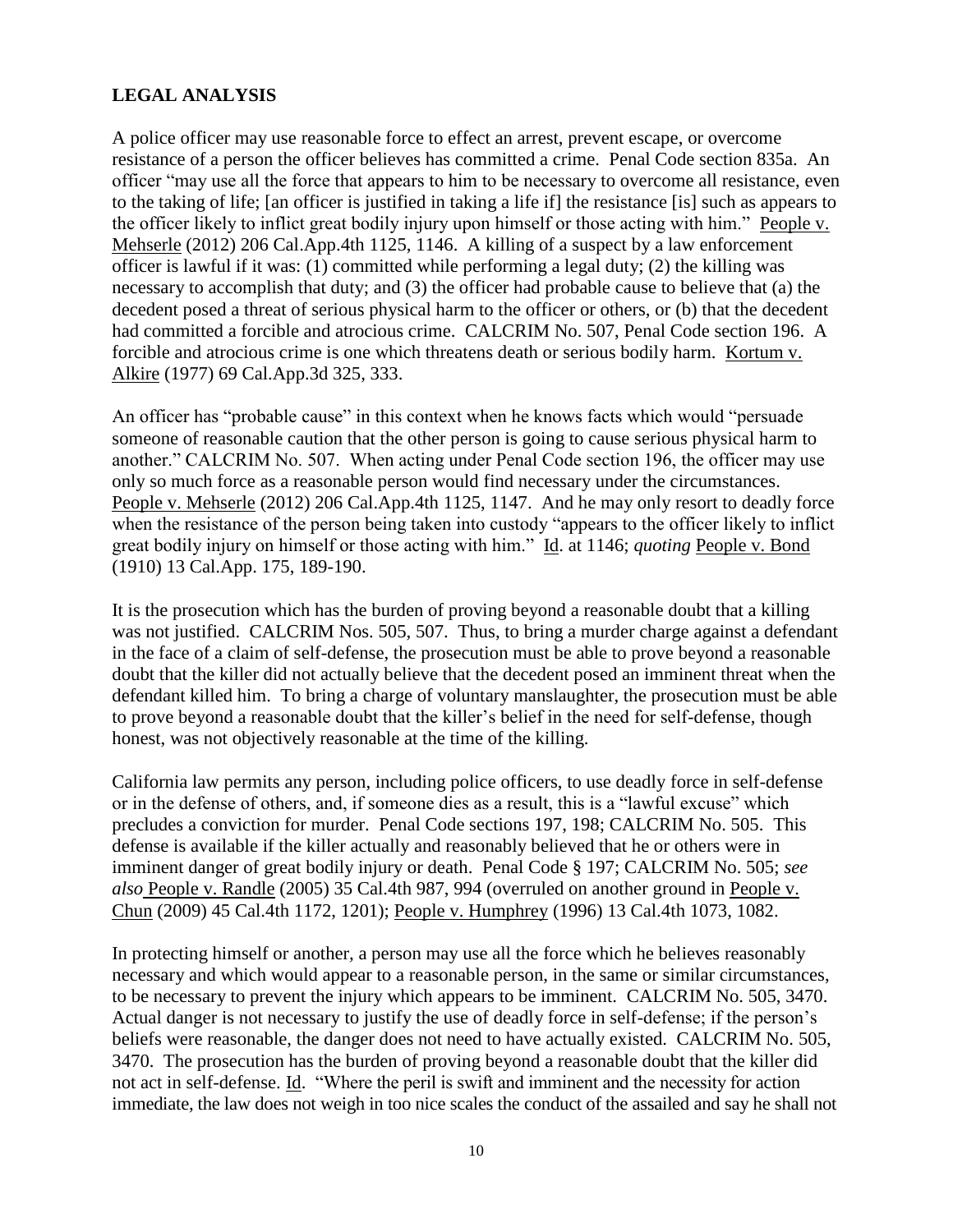be justified in killing because he might have resorted to other means to secure his safety." *People v. Collins* (1961) 189 Cal.App.2d 575, 589.

"The 'reasonableness' of a particular use of force must be judged from the perspective of a reasonable officer on the scene, rather than the 20/20 vision of hindsight….The calculus of reasonableness must embody allowance for the fact that police officers are often forced to make split-second judgments – in circumstances that are tense, uncertain, and rapidly evolving – about the amount of force that is necessary in a particular situation." *Graham v. Connor* (1989) 490 U.S. 386, 396-397.

# **CONCLUSION**

The evidence examined in this investigation shows that on August 2, 2016, at approximately 9:00 p.m., Brito and Hefler, while in full uniform and in a marked patrol car, responded to a report of a vehicle theft at the Rodeway Inn in the City of Castaic. As Brito drove into the south parking lot of the Inn, he and Hefler saw Bowers on a bicycle. The deputies immediately recognized Bowers from previous contacts. Brito knew Bowers as a narcotics dealer, had arrested him in the past for possession of stolen property, and was aware that Bowers had fled during a prior narcotics investigation conducted by other deputies. Brito described Bowers as cooperative during his prior contacts with him, and believed they had a rapport. However, unlike during previous contacts, Bowers immediately began to flee from the deputies as they approached him, and refused to stop when asked by the deputies to do so. Brito alleged that he saw Bowers toss what he believed to be narcotics towards his right side, while Hefler described him as throwing his hands up in the air out of irritation. Based on his observations, Brito began conducting a narcotics investigation.

With their lights and sirens activated, the deputies followed Bowers, who attempted to evade them by cutting through the property, leaving the deputies to circle around the exterior driveway to locate him. Bowers exited the Rodeway Inn, and rode southbound down Castaic Road while still being pursued by the deputies. Despite losing sight of Bowers, who had ridden southbound along the east dirt sidewalk, the deputies continued to track him. As Bowers abandoned his bicycle near a taco truck, and walked back northbound, the deputies split up and began to pursue him on foot and in the patrol car.

Hefler followed him northbound on the dirt sidewalk, while Brito drove the patrol car northbound to cut him off. Observing legs walking northbound beneath a box truck parked at the east curb, Brito correctly assumed it was Bowers, and attempted to intercept him by parking in front of the truck. Brito exited his patrol car, drew his service weapon, walked to the rear of the patrol car, and then towards the sidewalk. As Bowers walked northbound, and came into Brito's view, Brito initially saw Bowers hands near his front waistband. Bowers continued to close the distance between them, and Brito told him to stop and show his hands. Upon seeing that Bowers' hands were closed, Brito believed he was holding an object. Brito stated that Bowers moved his hands upwards towards his chest, contrary to Brito's orders and causing Brito to believe that Bowers was holding a handgun, and was going to shoot him. In fear of death or great bodily injury, Brito fired his service weapon at Bowers.

Broneel B. and Hefler said that Bowers' hands were in front of his body, near his waistline, which corroborates Brito's descriptions of Bowers' hands. Brito further indicated that Bowers refused to stop and show his hands, when ordered to do so by Brito. Rather, Bowers continued